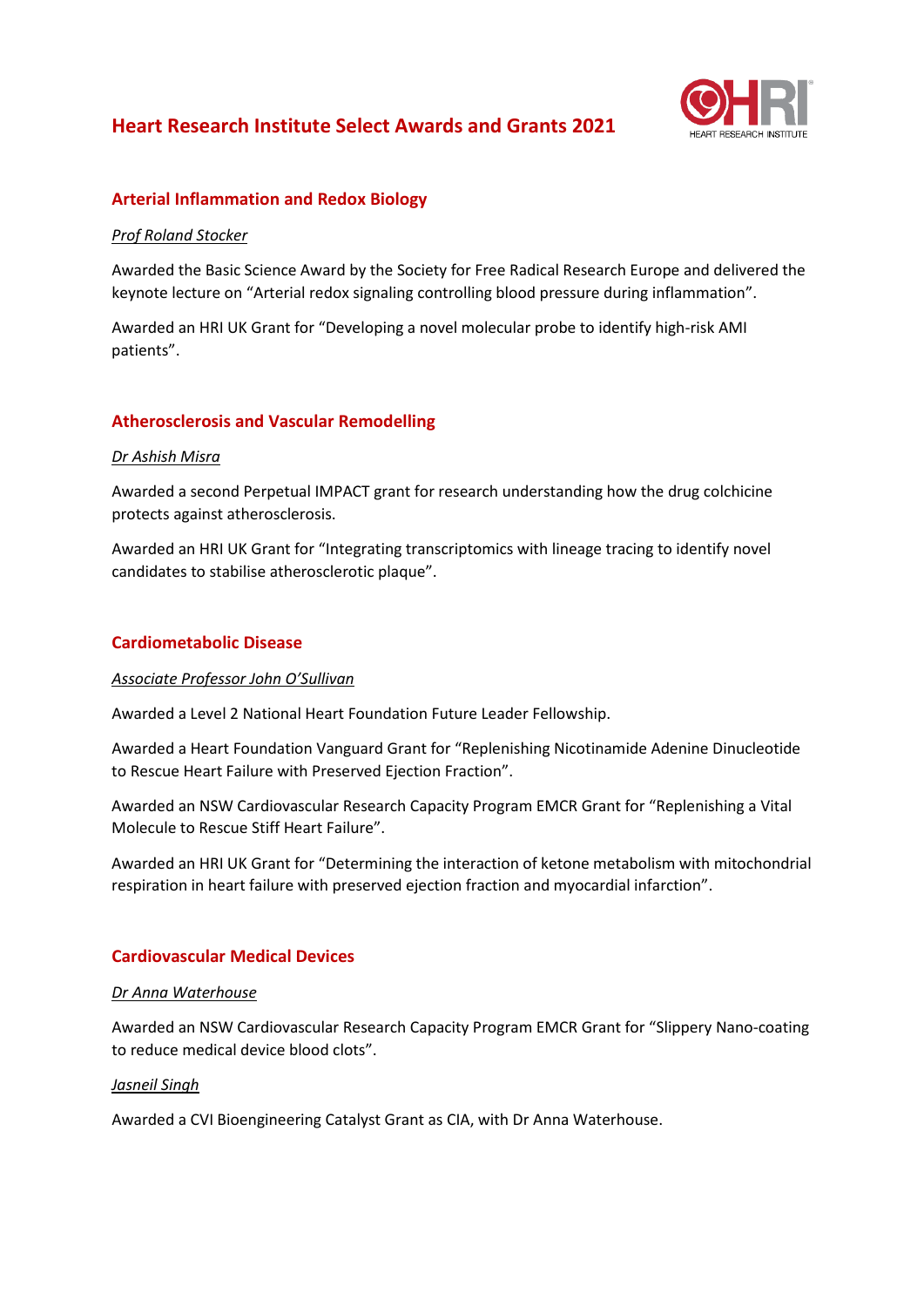# **Cardiovascular Neuroscience**

#### *Dr Melissa Farnham*

Awarded the COVID Carer's Scholarship – The Theresa Anderson Award, by Franklin Women.

Awarded a James N Kirby Foundation grant for "Sleep apnoea and the brain".

### **Cardiovascular-protective Signalling and Drug Discovery**

#### *Dr Xuyu Liu*

Awarded a USYD Drug Discovery Initiative and Cardiovascular Initiative Partnership Award for "PROTAC-based bioengineering platform for more efficacious antiplatelet drug discovery".

Awarded an HRI NZ Grant for "Photo-responsive anticoagulants enable precise control of localised clot lysis therapy".

### **Clinical Research**

#### *Professor David Celermajer*

Awarded a Medical Research Future Fund for "New Frontiers in Personalised Prevention of Coronary Artery Disease".

Awarded an HRI NZ Grant for "Congenital Heart Alliance of Australia and New Zealand (CHAANZ) Congenital Heart Disease Registry; Initiating the New Zealand CHD Registry".

#### *Associate Professor Rachael Cordina*

Awarded an NSW Cardiovascular Research Capacity Program EMCR Grant for "Brain injury and dysfunction in young adults with complex congenital heart disease: Defining the natural history and potentially modifiable contributors".

#### **Coronary Diseases**

#### *Associate Professor Sanjay Patel*

Awarded an NSW Health grant for "Colchicine nanotherapy – a novel targeted drug delivery system for atherosclerosis".

Awarded a grant from the Australia-India Strategic Research Fund for "Aortic and lung Inflammation following COVID: a marker of cardiac events".

Awarded an HRI UK Grant for "Integrating transcriptomics with lineage tracing to identify novel candidates to stabilise atherosclerotic plaque".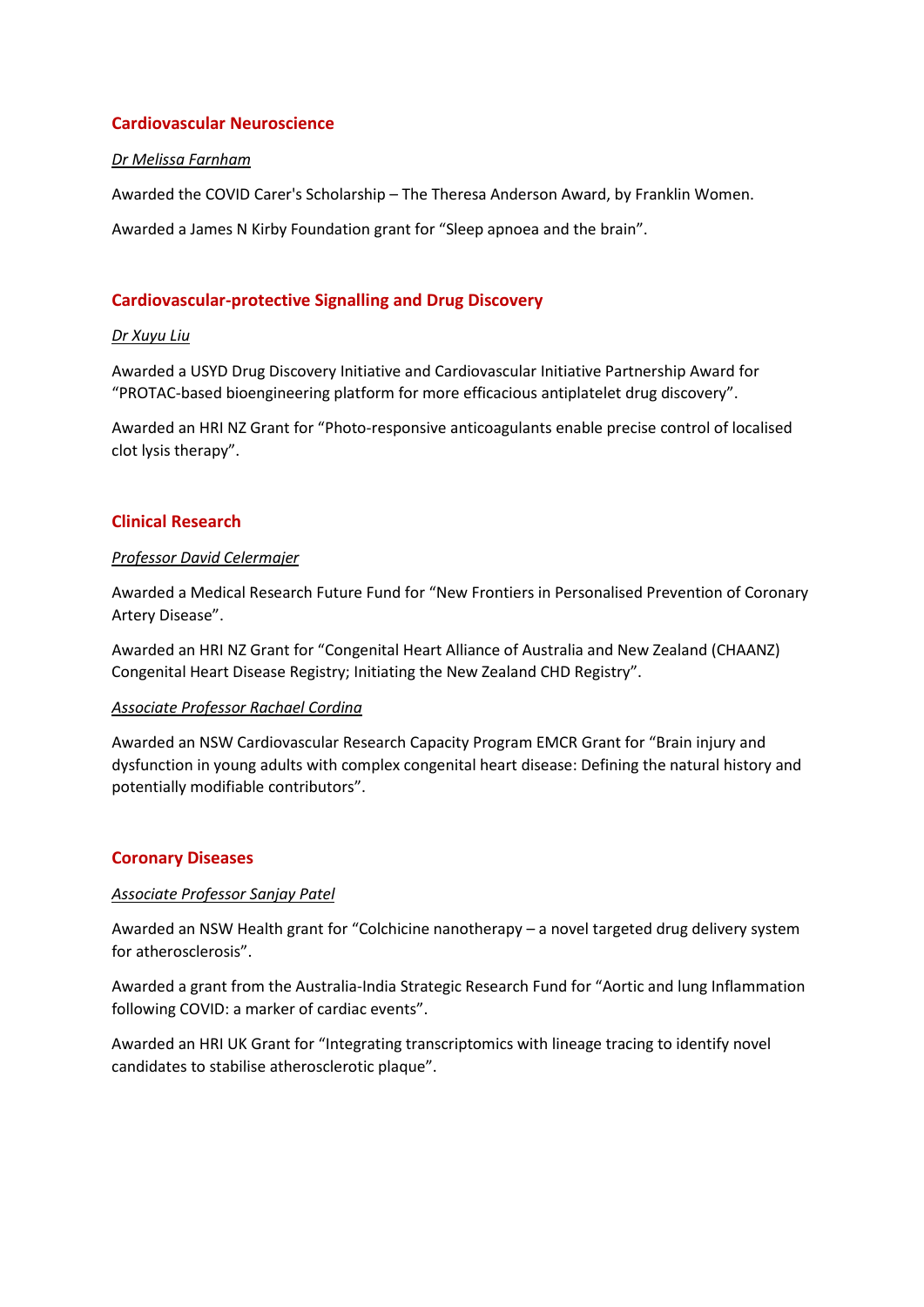# **Haematology Research**

#### *Dr Freda Passam*

Awarded an HRI NZ Grant for "Defining the diabetic platelet proteome".

Awarded a Medical Research Future Fund grant for research investigating COVID-19 vaccineassociated thrombosis.

Awarded a grant through The University of Sydney Nano Institute Grand Challenge for "Organ-onchip for blood clot assessment".

# **Heart Rhythm and Stroke Prevention**

### *Professor Ben Freedman*

Awarded a Medical Research Future Fund Grant for ~\$1.8M for "SAFER (AUS) Trial: screening for atrial fibrillation with ECG to reduce stroke".

Awarded an NSW Cardiovascular Research Capacity Program Senior Researcher Grant for "Preventing disabling stroke from unknown and undertreated atrial fibrillation".

Awarded an HRI UK Grant for "SAFER and SAFER-AUS: External stakeholder qualitative comparative analysis".

# **Microvascular Research**

#### *Dr Christopher Stanley*

Awarded an HRI UK Grant for "A 'potential' to fix peripheral arterial tone in sepsis".

Awarded Best EMCR Presentation at the Woolcock Institute Think Tank.

# **Thrombosis**

#### *Professor Shaun Jackson*

Awarded a Medical Research Future Fund ~\$2.7M for "Safety and Tolerability of AZD6482 in Reperfusion for Stroke (STARS)".

Awarded a grant through the Targeted Translation Research Accelerator (TTRA) program to continue research investigating the potential use of bush tick saliva for developing anti blood-clotting drugs to treat stroke.

#### *Dr Arnold (Lining) Ju*

Awarded a Heart Foundation Future Leader Fellowship for "Platelet mechanobiology inspired antithrombotic strategies and point-of-care biomedical engineering".

Named as one of MIT Technology Review's 2021 Innovators Under 35 Asia Pacific.

#### *Dr Jessica Maclean*